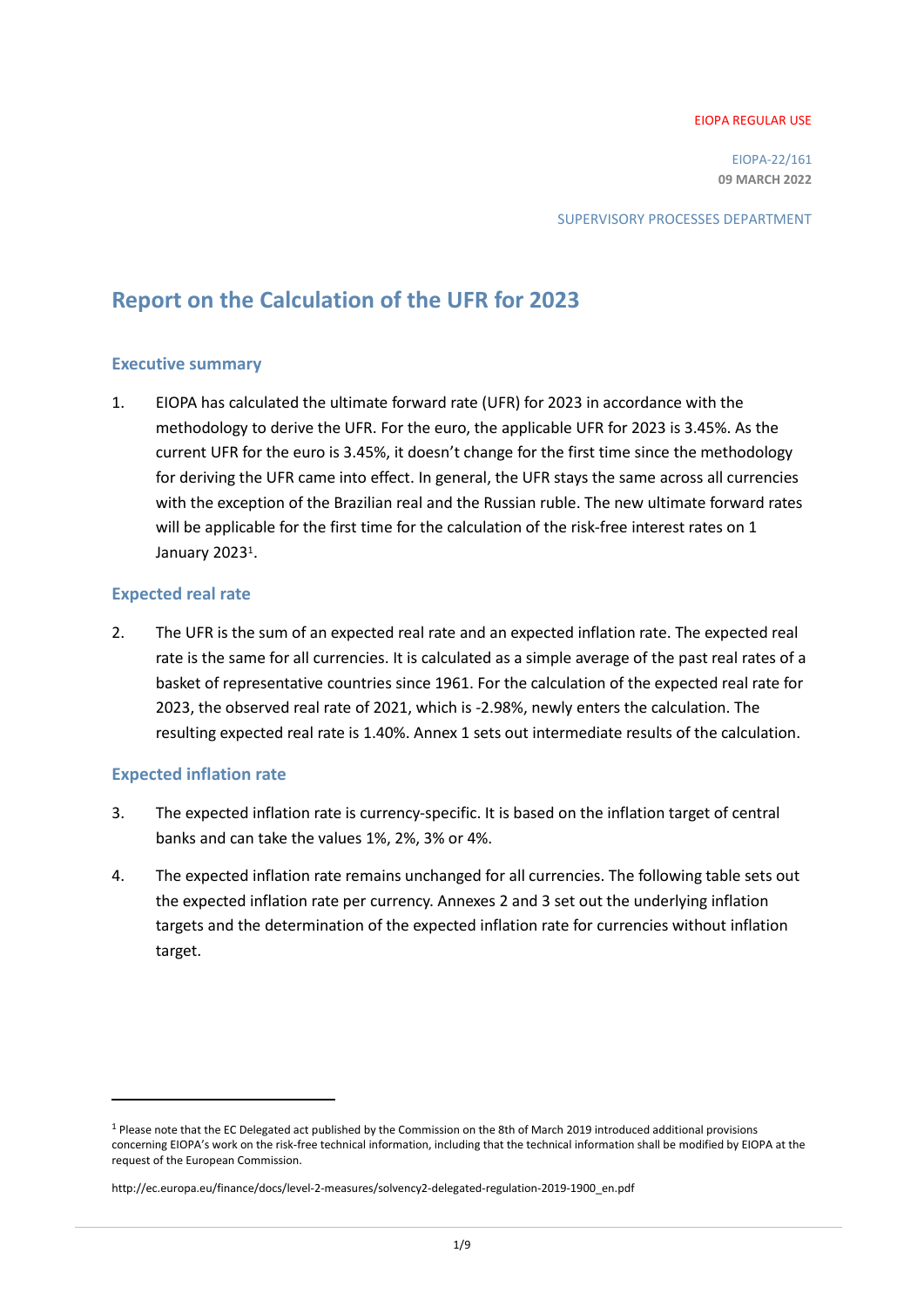|            | <b>Currency</b>    | <b>Expected</b> |  |
|------------|--------------------|-----------------|--|
|            |                    | inflation rate  |  |
| <b>EUR</b> | Euro               | 2%              |  |
| <b>CZK</b> | Czech koruna       | 2%              |  |
| <b>GBP</b> | Pound sterling     | 2%              |  |
| <b>HRK</b> | Kuna               | 2%              |  |
| <b>HUF</b> | Forint             | 3%              |  |
| <b>PLN</b> | Zloty              | 2%              |  |
| <b>RON</b> | Leu                | 2%              |  |
| <b>SEK</b> | Krona              | 2%              |  |
| CHF        | Swiss franc        | $1\%$           |  |
| <b>ISK</b> | Króna              | 2%              |  |
| <b>NOK</b> | Norwegian krone    | 2%              |  |
| <b>AUD</b> | Australian dollar  | 2%              |  |
| <b>BRL</b> | Real               | 3%              |  |
| <b>CAD</b> | Canadian dollar    | 2%              |  |
| <b>CLP</b> | Chilean peso       | 3%              |  |
| <b>CNY</b> | Renminbi-yuan      | 3%              |  |
| COP        | Colombian peso     | 3%              |  |
| <b>HKD</b> | Hong Kong dollar   | 2%              |  |
| <b>INR</b> | Indian rupee       | 4%              |  |
| <b>JPY</b> | Yen                | 2%              |  |
| <b>KRW</b> | South Korean won   | 2%              |  |
| <b>MYR</b> | Ringgit            | 2%              |  |
| <b>MXN</b> | Mexican peso       | 3%              |  |
| <b>NZD</b> | New Zealand dollar | 2%              |  |
| <b>RUB</b> | Russian ruble      | 4%              |  |
| <b>SGD</b> | Singapore dollar   | 2%              |  |
| <b>THB</b> | Baht               | 2%              |  |
| <b>TRY</b> | Turkish lira       | 4%              |  |
| <b>TWD</b> | New Taiwan dollar  | 2%              |  |
| <b>USD</b> | US dollar          | 2%              |  |
| ZAR        | Rand               | 4%              |  |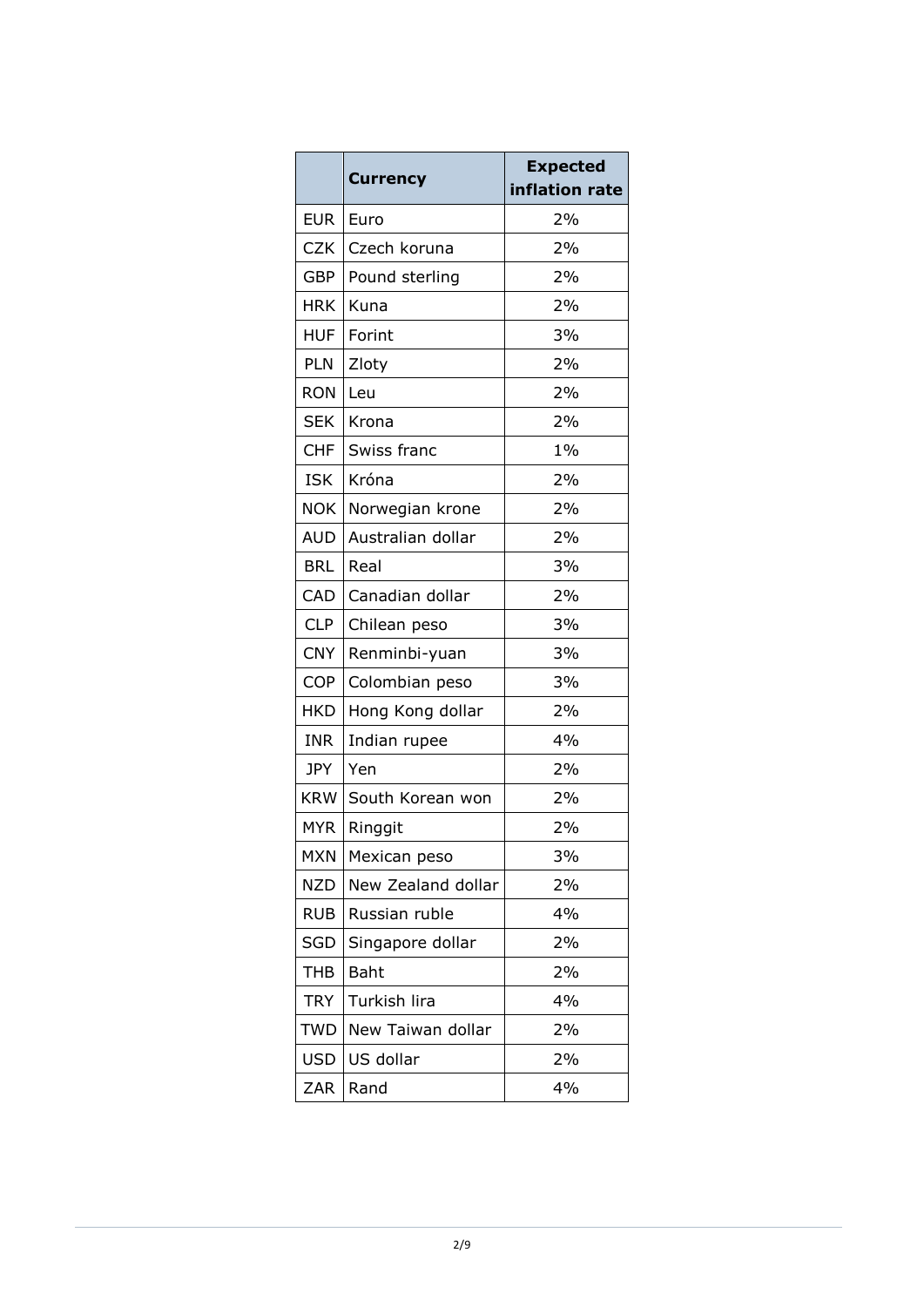## **Ultimate forward rate**

| <b>Currency Code</b> | <b>Currency</b>       | <b>Calculated UFR</b> | <b>UFR applicable in 2023</b> |
|----------------------|-----------------------|-----------------------|-------------------------------|
| <b>EUR</b>           | Euro                  | 3.40%                 | 3.45%                         |
| <b>CZK</b>           | Czech koruna          | 3.40%                 | 3.45%                         |
| <b>GBP</b>           | <b>Pound Sterling</b> | 3.40%                 | 3.45%                         |
| <b>HRK</b>           | Kuna                  | 3.40%                 | 3.45%                         |
| <b>HUF</b>           | Forint                | 4.40%                 | 4.50%                         |
| <b>PLN</b>           | Zloty                 | 3.40%                 | 3.45%                         |
| <b>RON</b>           | Leu                   | 3.40%                 | 3.45%                         |
| <b>SEK</b>           | Krona                 | 3.40%                 | 3.45%                         |
| <b>CHF</b>           | Swiss franc           | 2.40%                 | 2.45%                         |
| <b>ISK</b>           | Króna                 | 3.40%                 | 3.45%                         |
| <b>NOK</b>           | Norwegian krone       | 3.40%                 | 3.45%                         |
| <b>AUD</b>           | Australian dollar     | 3.40%                 | 3.45%                         |
| <b>BRL</b>           | Real                  | 4.40%                 | 5.20%                         |
| CAD                  | Canadian dollar       | 3.40%                 | 3.45%                         |
| <b>CLP</b>           | Chilean peso          | 4.40%                 | 4.50%                         |
| <b>CNY</b>           | Renminbi-yuan         | 4.40%                 | 4.50%                         |
| <b>COP</b>           | Colombian peso        | 4.40%                 | 4.50%                         |
| <b>HKD</b>           | Hong Kong dollar      | 3.40%                 | 3.45%                         |
| <b>INR</b>           | Indian rupee          | 5.40%                 | 5.50%                         |
| JPY                  | Yen                   | 3.40%                 | 3.50%                         |
| <b>KRW</b>           | South Korean won      | 3.40%                 | 3.45%                         |
| <b>MYR</b>           | Ringgit               | 3.40%                 | 3.45%                         |
| <b>MXN</b>           | Mexican peso          | 4.40%                 | 4.45%                         |
| <b>NZD</b>           | New Zealand dollar    | 3.40%                 | 3.45%                         |
| <b>RUB</b>           | Russian ruble         | 5.40%                 | 5.10%                         |
| SGD                  | Singapore dollar      | 3.40%                 | 3.45%                         |
| <b>THB</b>           | <b>Baht</b>           | 3.40%                 | 3.45%                         |
| <b>TRY</b>           | Turkish lira          | 5.40%                 | 5.50%                         |
| <b>TWD</b>           | New Taiwan dollar     | 3.40%                 | 3.45%                         |
| <b>USD</b>           | US dollar             | 3.40%                 | 3.45%                         |
| ZAR                  | Rand                  | 5.40%                 | 5.50%                         |

5. The following table sets out the calculated UFRs and the UFRs applicable in 2023.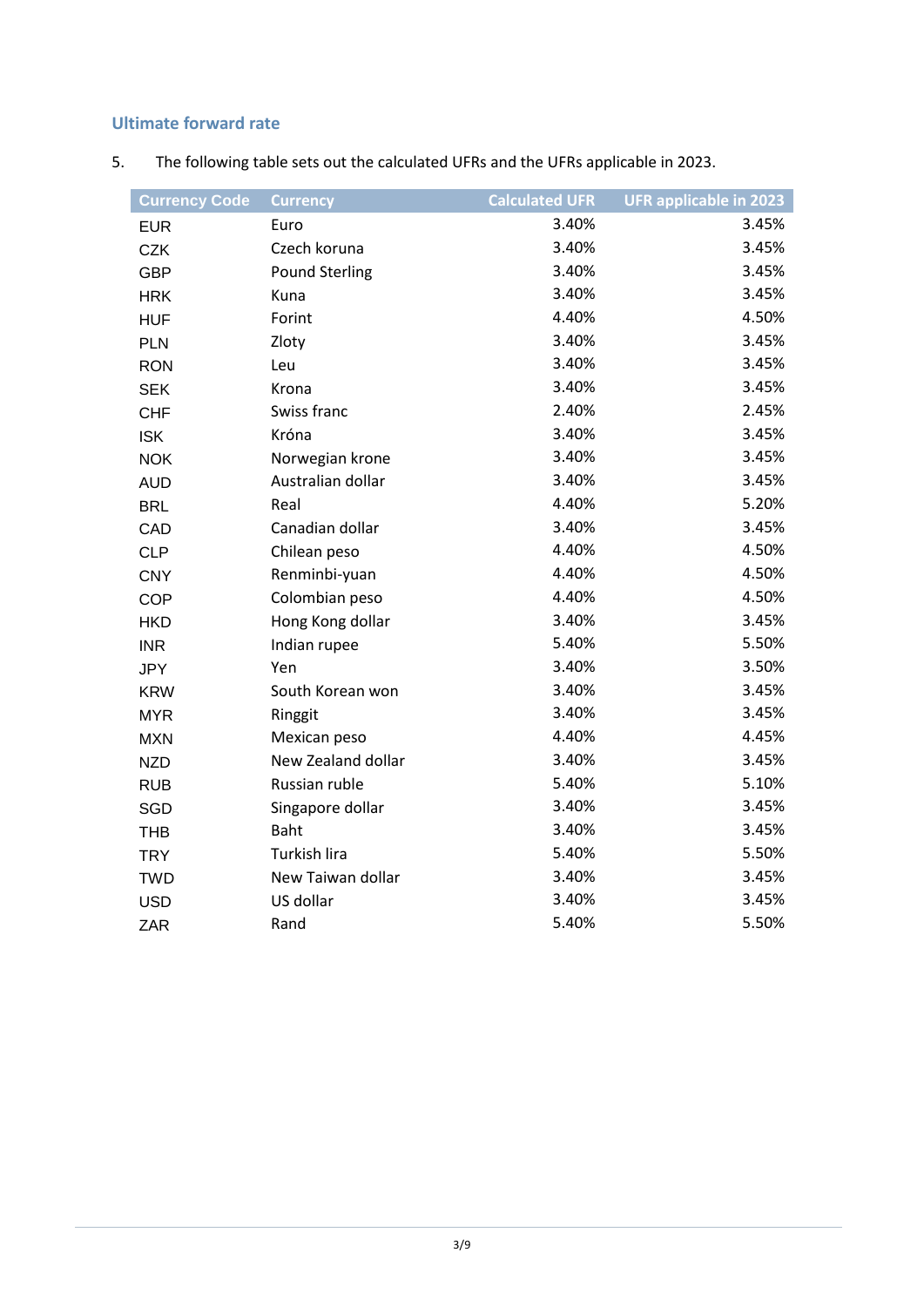### **Annex 1 – Calculation of the expected real rate**

The following table sets out the time series of real rates used for the calculation of the expected real rate. Real rates in the table are rounded to two decimal digits for presentational reasons.

| Year | <b>Real rates</b> |  |
|------|-------------------|--|
| 1961 | 1.58%             |  |
| 1962 | 0.09%             |  |
| 1963 | 0.01%             |  |
| 1964 | 0.46%             |  |
| 1965 | 1.09%             |  |
| 1966 | 1.64%             |  |
| 1967 | 1.89%             |  |
| 1968 | 1.82%             |  |
| 1969 | 2.08%             |  |
| 1970 | 2.50%             |  |
| 1971 | $-0.23%$          |  |
| 1972 | $-0.91%$          |  |
| 1973 | 0.81%             |  |
| 1974 | $-1.11%$          |  |
| 1975 | $-4.82%$          |  |
| 1976 | $-0.94%$          |  |
| 1977 | $-1.66%$          |  |
| 1978 | 0.78%             |  |
| 1979 | 1.45%             |  |
| 1980 | 1.05%             |  |
| 1981 | 3.71%             |  |
| 1982 | 3.34%             |  |
| 1983 | 3.48%             |  |
| 1984 | 4.35%             |  |
| 1985 | 4.48%             |  |
| 1986 | 5.83%             |  |
| 1987 | 5.01%             |  |
| 1988 | 4.74%             |  |
| 1989 | 5.66%             |  |
| 1990 | 5.61%             |  |
| 1991 | 4.87%             |  |
| 1992 | 5.53%             |  |
| 1993 | 3.90%             |  |
| 1994 | 3.11%             |  |
| 1995 | 3.56%             |  |
| 1996 | 2.25%             |  |
| 1997 | 2.73%             |  |
| 1998 | 3.12%             |  |
| 1999 | 2.23%             |  |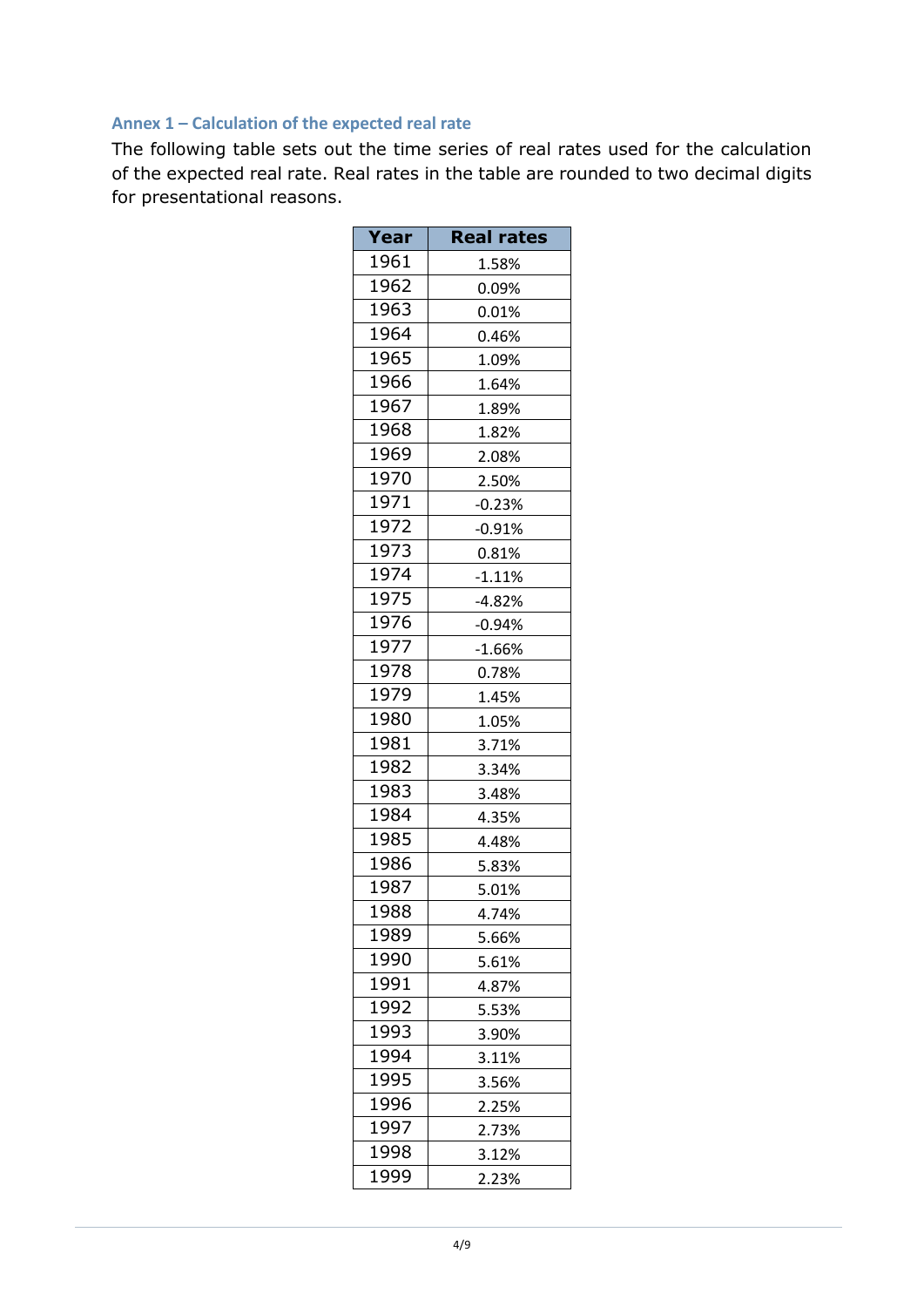| 2000 | 2.74%    |
|------|----------|
| 2001 | 1.77%    |
| 2002 | 1.21%    |
| 2003 | 0.49%    |
| 2004 | 0.47%    |
| 2005 | 0.57%    |
| 2006 | 1.61%    |
| 2007 | 2.58%    |
| 2008 | 1.18%    |
| 2009 | 0.58%    |
| 2010 | $-0.94%$ |
| 2011 | $-1.61%$ |
| 2012 | $-1.79%$ |
| 2013 | $-1.28%$ |
| 2014 | $-0.60%$ |
| 2015 | $-0.21%$ |
| 2016 | $-0.74%$ |
| 2017 | $-1.69%$ |
| 2018 | $-1.65%$ |
| 2019 | $-1.32%$ |
| 2020 | $-0.89%$ |
| 2021 | -2.98%   |

Expected real rate before rounding:

- = Average of real rates from 1961 to 2022
- = 1.35383%

Expected real rate after rounding:

= **1.40%**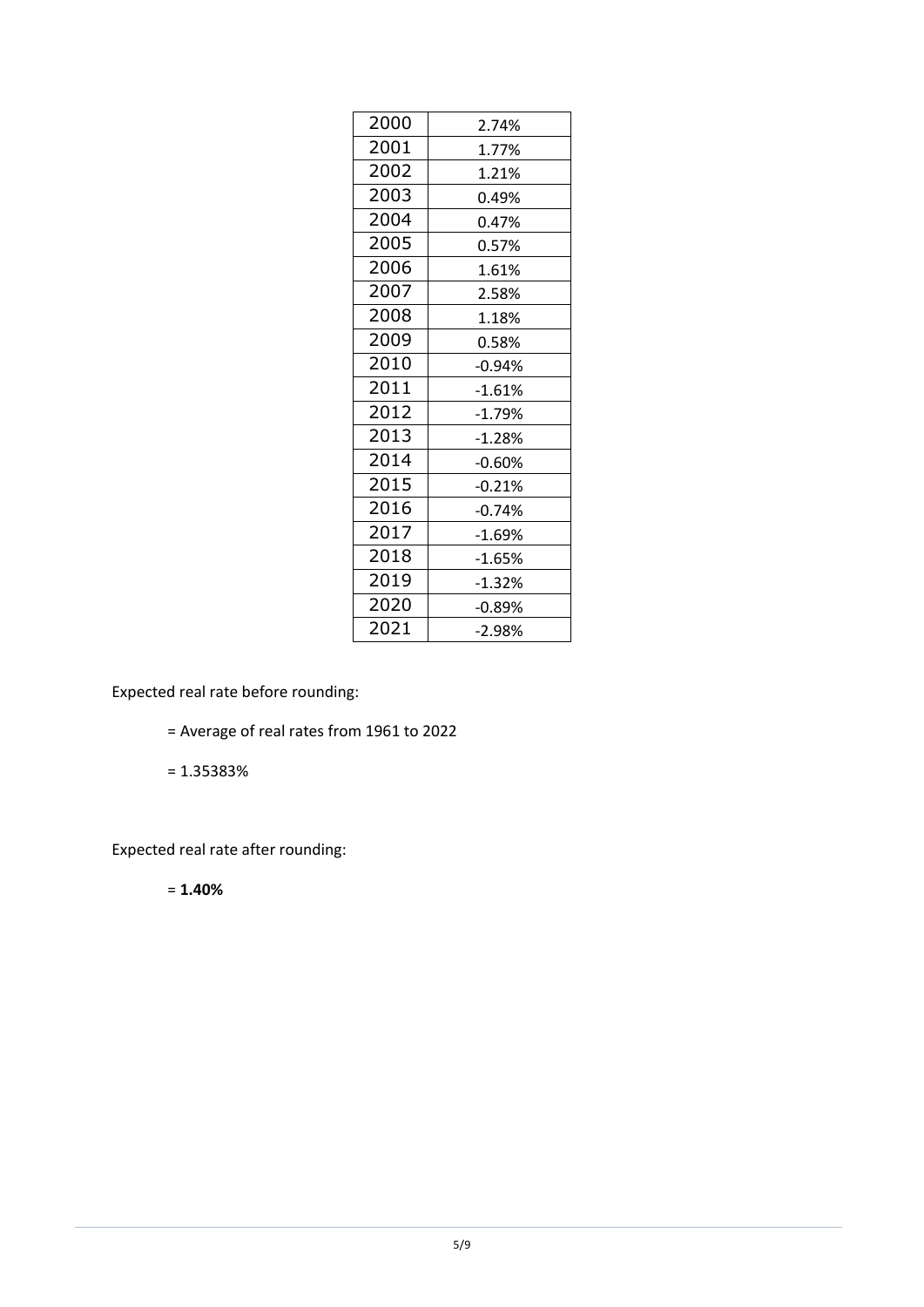### **Annex 2 – Inflation targets**

The following table sets out the inflation targets. The information was derived from the specified sources on 09 Feburary 2022.

|            | <b>Currency</b>      | <b>Inflation</b><br>target | <b>Source</b>                                                                                                                                                               |  |
|------------|----------------------|----------------------------|-----------------------------------------------------------------------------------------------------------------------------------------------------------------------------|--|
| <b>EUR</b> | Euro                 | 2%                         | https://www.ecb.europa.eu/ecb/tasks/monpol/html/index.en.html                                                                                                               |  |
| <b>CZK</b> | Czech<br>koruna      | $2\% \pm 100$ bps          | https://www.cnb.cz/en/monetary-policy/strategic-documents/monetary-strategy-and-inflation-<br>targets/index.html                                                            |  |
|            |                      |                            | https://www.cnb.cz/export/sites/cnb/en/monetary-<br>policy/.galleries/strategic_documents/inflacni_cil_cnb_en_2010.pdf                                                      |  |
| <b>GBP</b> | Pound<br>sterling    | 2%                         | https://www.bankofengland.co.uk/monetary-policy/inflation                                                                                                                   |  |
| <b>HRK</b> | Kuna                 | No IT                      | https://www.hnb.hr/en/core-functions/monetary-policy/monetary-policy-framework                                                                                              |  |
| <b>HUF</b> | Forint               | $3\% \pm 100$ bps          | http://www.mnb.hu/en/monetary-policy/monetary-policy-framework/inflation-targeting                                                                                          |  |
| <b>PLN</b> | Zloty                | $2.5% \pm$<br>100bps       | http://www.nbp.pl/homen.aspx?f=/en/onbp/informacje/polityka pieniezna.html                                                                                                  |  |
| <b>RON</b> | Leu                  | $2.5% \pm$<br>100bps       | http://bnr.ro/Inflation-Targets-3241.aspx                                                                                                                                   |  |
| <b>SEK</b> | Krona                | Around 2%                  | https://www.riksbank.se/en-gb/monetary-policy/the-inflation-target/                                                                                                         |  |
| <b>CHF</b> | Swiss franc          | Less than 2 %              | https://www.snb.ch/en/ifor/public/qas/id/qas_gp_strat#t6                                                                                                                    |  |
| <b>ISK</b> | Króna                | $2.50\% \pm$<br>150bps     | http://www.cb.is/monetary-policy/inflation-target/, in addition also:<br>http://www.cb.is/library/Skraarsafn---EN/Monetary-Policy-<br>Committee/Declaration%20inflation.pdf |  |
| <b>NOK</b> | Norwegian<br>krone   | Close to 2%                | https://www.norges-bank.no/en/topics/Statistics/Inflation/                                                                                                                  |  |
| <b>AUD</b> | Australian<br>dollar | $2 - 3%$                   | http://www.rba.gov.au/inflation/inflation-target.html                                                                                                                       |  |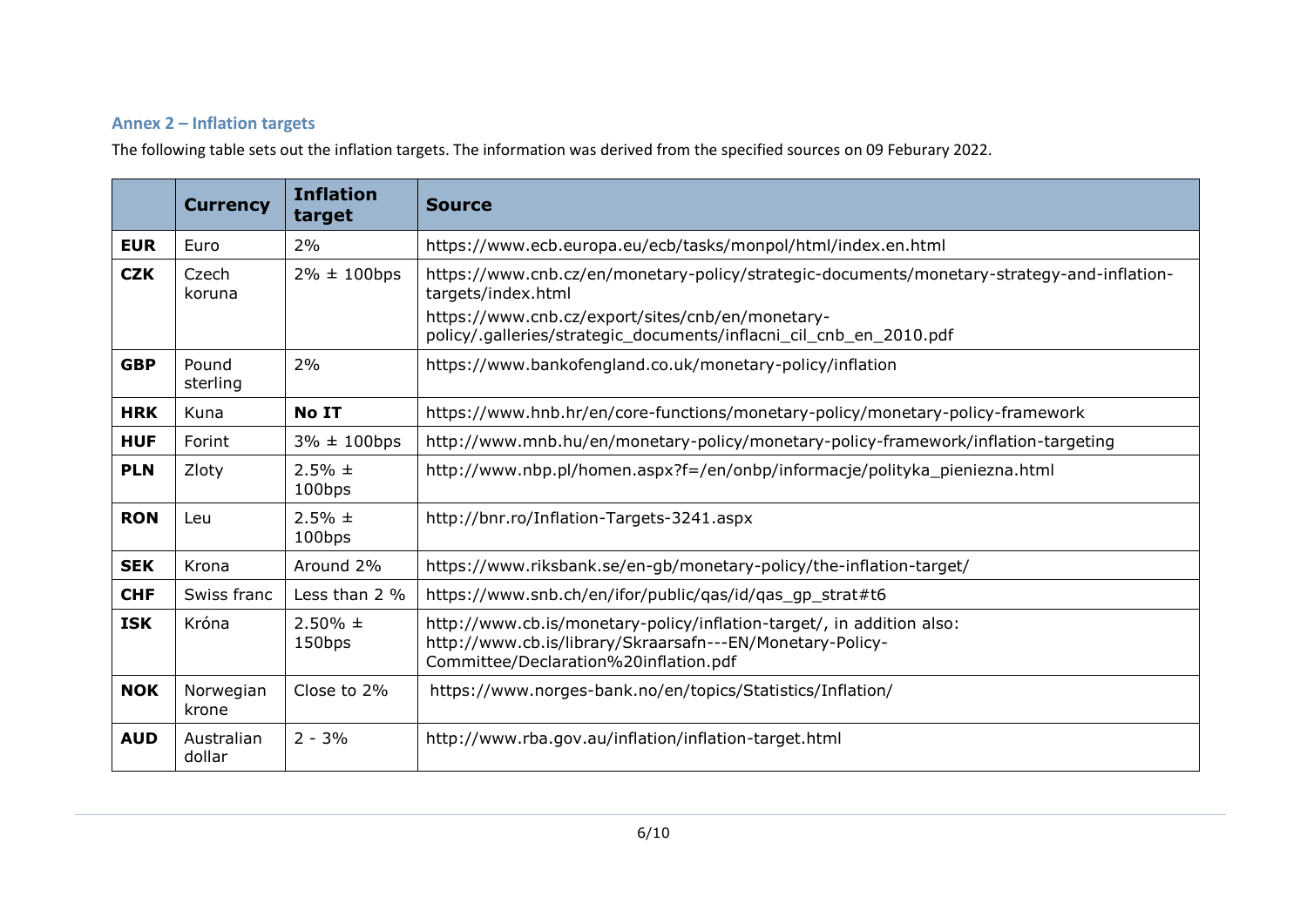| <b>BRL</b> | Real                            | $3.5% \pm$<br>150bps | https://www.bcb.gov.br/en/monetarypolicy/historicalpath                                                                                                                                                                           |  |
|------------|---------------------------------|----------------------|-----------------------------------------------------------------------------------------------------------------------------------------------------------------------------------------------------------------------------------|--|
| <b>CAD</b> | Canadian<br>dollar              | $2\% \pm 100$ bps    | https://www.bankofcanada.ca/2021/12/joint-statement-of-the-government-of-canada-and-the-<br>bank-of-canada-on-the-renewal-of-the-monetary-policy-framework/                                                                       |  |
| <b>CLP</b> | Chilean<br>peso                 | 3%                   | https://www.bcentral.cl/documents/33528/3321344/MPR December2021.pdf                                                                                                                                                              |  |
| <b>CNY</b> | Renminbi-<br>yuan               | 3%                   | http://english.www.gov.cn/news/topnews/202103/05/content_WS60418850c6d0719374afa006.<br>html                                                                                                                                      |  |
| <b>COP</b> | Colombian<br>peso               | $3\% \pm 100$ bps    | http://banrep.gov.co/en/monetary-policy/monetary-policy-inflation-targeting-strategy-colombia                                                                                                                                     |  |
| <b>HKD</b> | Hong Kong<br>dollar             | No IT                | https://www.hkma.gov.hk/eng                                                                                                                                                                                                       |  |
| <b>INR</b> | Indian<br>rupee                 | $4\% \pm 200$ bps    | https://www.rbi.org.in/scripts/BS_PressReleaseDisplay.aspx?prid=51077                                                                                                                                                             |  |
| <b>JPY</b> | Yen                             | 2%                   | https://www.boj.or.jp/en/mopo/outline/qqe.htm/#p01                                                                                                                                                                                |  |
| <b>KRW</b> | South<br>Korean won             | 2%                   | https://www.bok.or.kr/eng/main/contents.do?menuNo=400015                                                                                                                                                                          |  |
| <b>MYR</b> | Ringgit                         | No IT                |                                                                                                                                                                                                                                   |  |
| <b>MXN</b> | Mexican<br>peso                 | $3\% \pm 100$ bps    | https://www.banxico.org.mx/publicaciones-y-prensa/programas-de-politica-<br>monetaria/%7BA504AB28-7C7C-374A-DD52-7977CBC0489B%7D.pdf<br>http://educa.banxico.org.mx/banco_mexico_banca_central/politica-monetaria-banco-mexi.html |  |
| <b>NZD</b> | <b>New</b><br>Zealand<br>dollar | $2\% \pm 100$ bps    | https://www.rbnz.govt.nz/monetary-policy                                                                                                                                                                                          |  |
| <b>RUB</b> | Russian<br>rouble               | 4%                   | http://www.cbr.ru/eng/dkp/?prtid=thin_adj#highlight=inflation%7Ctarget%7Ctargeting                                                                                                                                                |  |
| <b>SGD</b> | Singapore<br>dollar             | No IT                | https://www.mas.gov.sg/monetary-policy/Singapores-Monetary-Policy-Framework                                                                                                                                                       |  |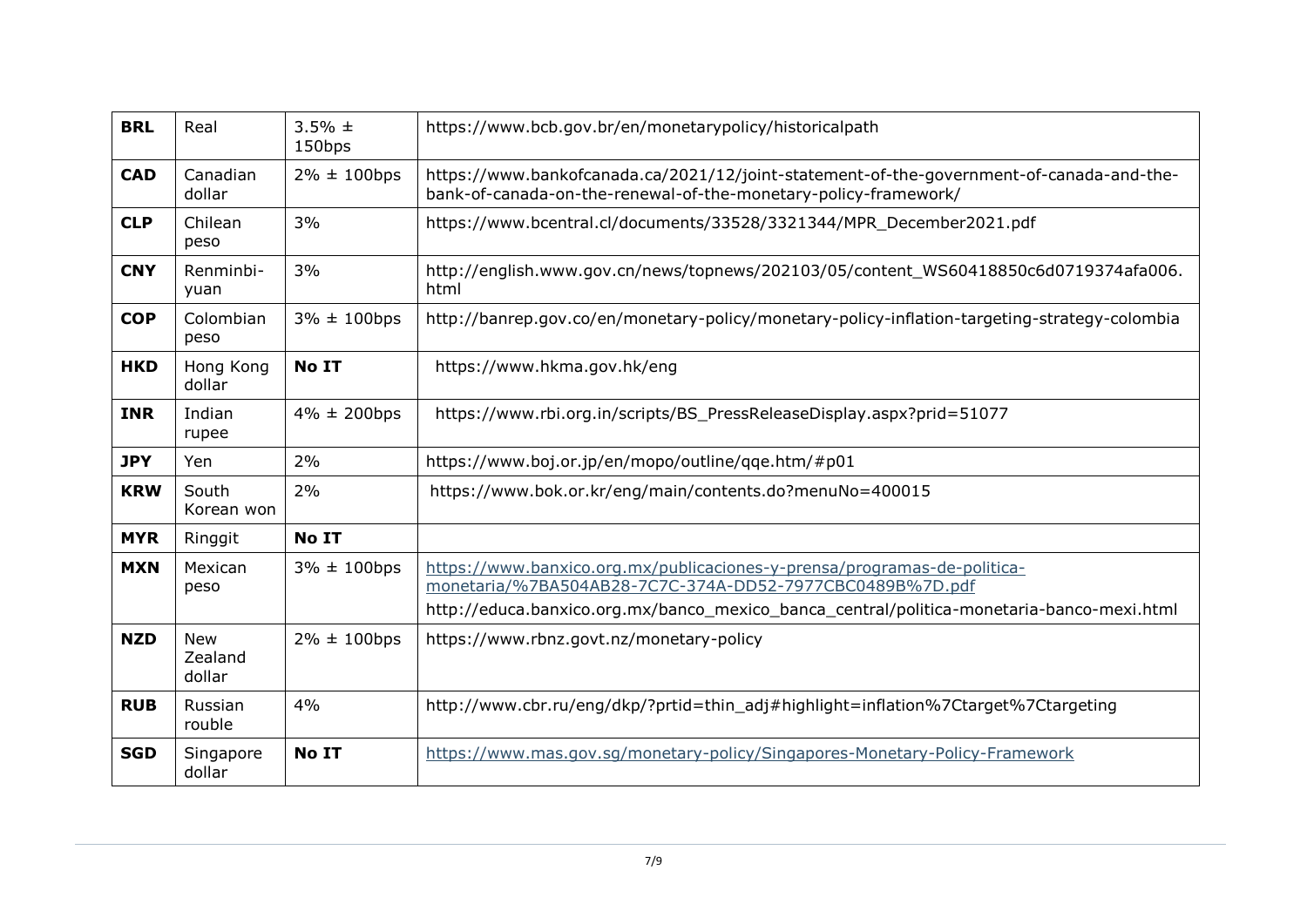| <b>THB</b> | <b>Baht</b>             | $1\% - 3\%$       | https://www.bot.or.th/English/MonetaryPolicy/MonetPolicyKnowledge/Pages/Target.aspx                                                                                      |
|------------|-------------------------|-------------------|--------------------------------------------------------------------------------------------------------------------------------------------------------------------------|
| <b>TRY</b> | Turkish lira            | $5\% \pm 200$ bps | http://www.tcmb.gov.tr/wps/wcm/connect/EN/TCMB+EN/Main+Menu/Core+Functions/Monetary<br>+Policy/PRICE+STABILITY+AND+INFLATION/Inflation+Targets                           |
| <b>TWD</b> | New<br>Taiwan<br>dollar | No IT             |                                                                                                                                                                          |
| <b>USD</b> | US dollar               | 2%                | https://www.federalreserve.gov/monetarypolicy/review-of-monetary-policy-strategy-tools-and-<br>communications-statement-on-longer-run-goals-monetary-policy-strategy.htm |
| <b>ZAR</b> | Rand                    | $3% - 6%$         | https://www.resbank.co.za/en/home/what-we-do/monetary-policy/inflation-targeting-framework                                                                               |